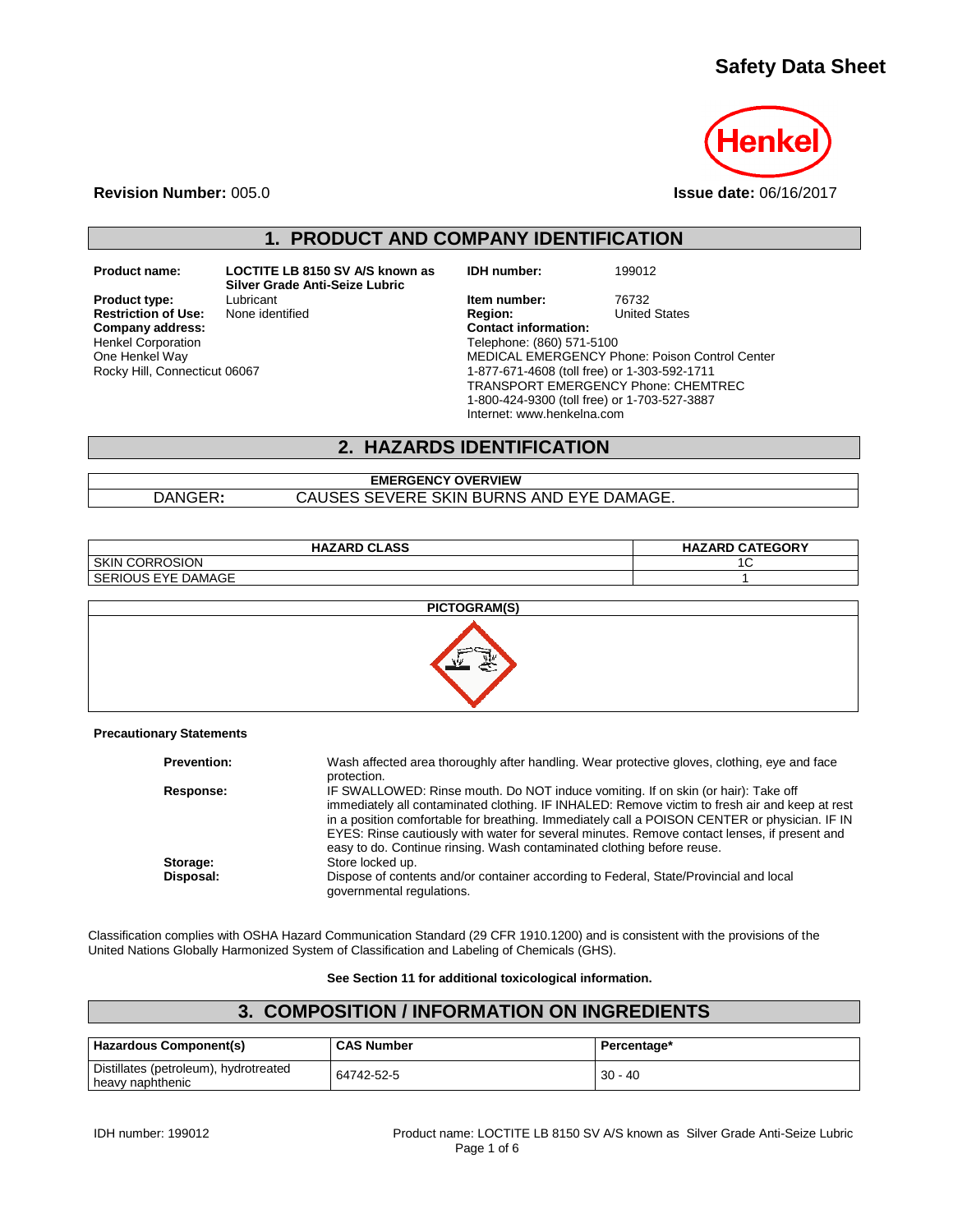| Graphite                                                 | 7782-42-5  | $20 - 30$ |
|----------------------------------------------------------|------------|-----------|
| Calcium oxide                                            | 1305-78-8  | $10 - 20$ |
| Petroleum distillates, hydrotreated, light<br>naphthenic | 64742-53-6 | $10 - 20$ |
| Aluminum not powder, dust or fume                        | 7429-90-5  | $5 - 10$  |
| Distillates (petroleum), straight-run middle             | 64741-44-2 | $1 - 5$   |
| Quartz (SiO2)                                            | 14808-60-7 | $0.1 - 7$ |

\* Exact percentages may vary or are trade secret. Concentration range is provided to assist users in providing appropriate protections.

| <b>4. FIRST AID MEASURES</b>          |                                                                                                                                                                             |  |  |
|---------------------------------------|-----------------------------------------------------------------------------------------------------------------------------------------------------------------------------|--|--|
| Inhalation:                           | Move to fresh air. If not breathing, give artificial respiration. If breathing is<br>difficult, give oxygen. Get medical attention.                                         |  |  |
| Skin contact:                         | Remove contaminated clothing and footwear. Immediately flush skin with<br>plenty of water (using soap, if available). Get medical attention. Wash clothing<br>before reuse. |  |  |
| Eye contact:                          | Immediately flush eyes with plenty of water for at least 15 minutes. Get<br>medical attention.                                                                              |  |  |
| Ingestion:                            | Do not induce vomiting. Never give anything by mouth to an unconscious<br>person. Get immediate medical attention.                                                          |  |  |
| Symptoms:                             | See Section 11.                                                                                                                                                             |  |  |
|                                       | <b>5. FIRE FIGHTING MEASURES</b>                                                                                                                                            |  |  |
| <b>Extinguishing media:</b>           | Foam, dry chemical or carbon dioxide.                                                                                                                                       |  |  |
| Special firefighting procedures:      | Wear self-contained breathing apparatus and full protective clothing, such as<br>turn-out gear. In case of fire, keep containers cool with water spray.                     |  |  |
| Unusual fire or explosion hazards:    | None                                                                                                                                                                        |  |  |
| <b>Hazardous combustion products:</b> | Oxides of carbon. Toxic and irritating vapors.                                                                                                                              |  |  |

## **6. ACCIDENTAL RELEASE MEASURES**

**Use personal protection recommended in Section 8, isolate the hazard area and deny entry to unnecessary and unprotected personnel.**

| <b>Environmental precautions:</b> | Do not allow product to enter sewer or waterways.                                                                                                                                                                                                                         |  |  |
|-----------------------------------|---------------------------------------------------------------------------------------------------------------------------------------------------------------------------------------------------------------------------------------------------------------------------|--|--|
| Clean-up methods:                 | Refer to Section 8 "Exposure Controls / Personal Protection" prior to clean up.<br>For small spills wipe up with paper towel and place in container for disposal.<br>For large spills absorb onto inert absorbent material and place in sealed<br>container for disposal. |  |  |

## **7. HANDLING AND STORAGE**

**Handling:** Use only with adequate ventilation. Prevent contact with eyes, skin and Use only with adequate ventilation. Prevent contact with eyes, skin and clothing. Do not breathe vapor and mist. Wash thoroughly after handling. Keep container closed.

**Storage:** Storage: Storage: Entertainment and the Keep in a cool, well ventilated area.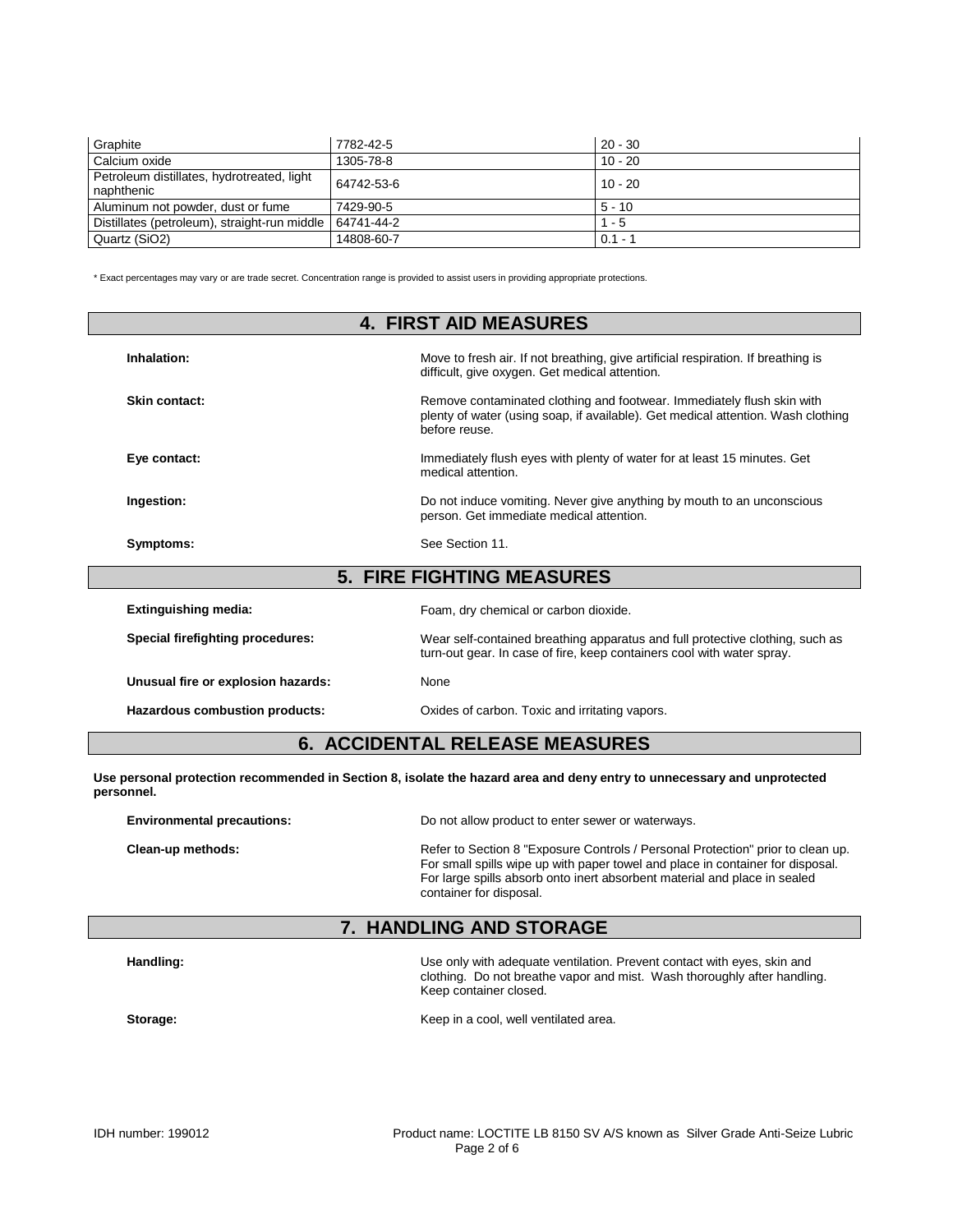# **8. EXPOSURE CONTROLS / PERSONAL PROTECTION**

**Employers should complete an assessment of all workplaces to determine the need for, and selection of, proper exposure controls and protective equipment for each task performed.**

| <b>Hazardous Component(s)</b>                                                                                                    | <b>ACGIH TLV</b>                                                             | <b>OSHA PEL</b>                                                                                                                                                                                                               | <b>AIHA WEEL</b> | <b>OTHER</b> |
|----------------------------------------------------------------------------------------------------------------------------------|------------------------------------------------------------------------------|-------------------------------------------------------------------------------------------------------------------------------------------------------------------------------------------------------------------------------|------------------|--------------|
| Distillates (petroleum), hydrotreated<br>heavy naphthenic                                                                        | 5 mg/m3 TWA<br>Inhalable fraction.<br>5 mg/m3 TWA mist<br>10 mg/m3 STEL mist | 5 mg/m3 TWA mist<br>500 ppm (2,000<br>mg/m3) PEL<br>5 mg/m3 PEL Mist.                                                                                                                                                         | None             | None         |
| Graphite                                                                                                                         | 2 mg/m3 TWA<br>Respirable fraction.                                          | 5 mg/m3 PEL<br>Respirable fraction.<br>15 mg/m3 PEL Total<br>dust.<br>15 MPPCF TWA                                                                                                                                            | None             | None         |
| Calcium oxide                                                                                                                    | 2 mg/m3 TWA                                                                  | 5 mg/m3 PEL                                                                                                                                                                                                                   | None             | None         |
| Petroleum distillates, hydrotreated, light<br>naphthenic                                                                         | 5 mg/m3 TWA<br>Inhalable fraction.                                           | 5 mg/m3 PEL Mist.<br>500 ppm (2,000<br>mg/m3) PEL                                                                                                                                                                             | None             | None         |
| Aluminum not powder, dust or fume                                                                                                | None                                                                         | 5 mg/m3 PEL (as Al)<br>Respirable fraction.<br><b>15 MPPCF TWA</b><br>Respirable fraction.<br>50 MPPCF TWA<br>Total dust.<br>5 mg/m3 TWA<br>Respirable fraction.<br>15 mg/m3 TWA Total<br>dust.                               | None             | None         |
| Distillates (petroleum), straight-run middle                                                                                     | 5 mg/m3 TWA mist<br>10 mg/m3 STEL mist                                       | 5 mg/m3 TWA mist                                                                                                                                                                                                              | None             | None         |
| Quartz (SiO2)                                                                                                                    | 0.025 mg/m3 TWA<br>Respirable fraction.                                      | 2.4 MPPCF TWA<br>Respirable.<br>$0.1$ mg/m $3$ TWA<br>Respirable.<br>$0.05$ mg/m $3$ TWA<br>(Respirable dust.)<br>(Respirable dust.)<br>$0.025$ mg/m3<br>OSHA ACT<br>(Respirable dust.)<br>0.05 mg/m3 PEL<br>Respirable dust. | None             | None         |
| <b>Engineering controls:</b><br>Provide adequate local exhaust ventilation to maintain worker exposure below<br>exposure limits. |                                                                              |                                                                                                                                                                                                                               |                  |              |

**Respiratory protection:** Use NIOSH approved respirator if there is potential to exceed exposure limit(s).

Eye/face protection: Safety goggles or safety glasses with side shields. Full face protection should be used if the potential for splashing or spraying of product exists. Safety showers and eye wash stations should be available.

**Skin protection:** Use impermeable gloves and protective clothing as necessary to prevent skin contact.

## **9. PHYSICAL AND CHEMICAL PROPERTIES**

**Physical state:** Paste Paste<br> **Color:** Paste Color: Paste Paste Paste Paste Paste Paste Paste Paste Paste Paste Paste Paste Paste Paste Paste Paste Paste Paste Paste Paste Paste Paste Paste Paste Paste Paste Paste Paste P Color:<br>Odor: **Odor threshold:**<br>pH:

Hydrocarbon-like<br>Not available. Not applicable

IDH number: 199012 Product name: LOCTITE LB 8150 SV A/S known as Silver Grade Anti-Seize Lubric Page 3 of 6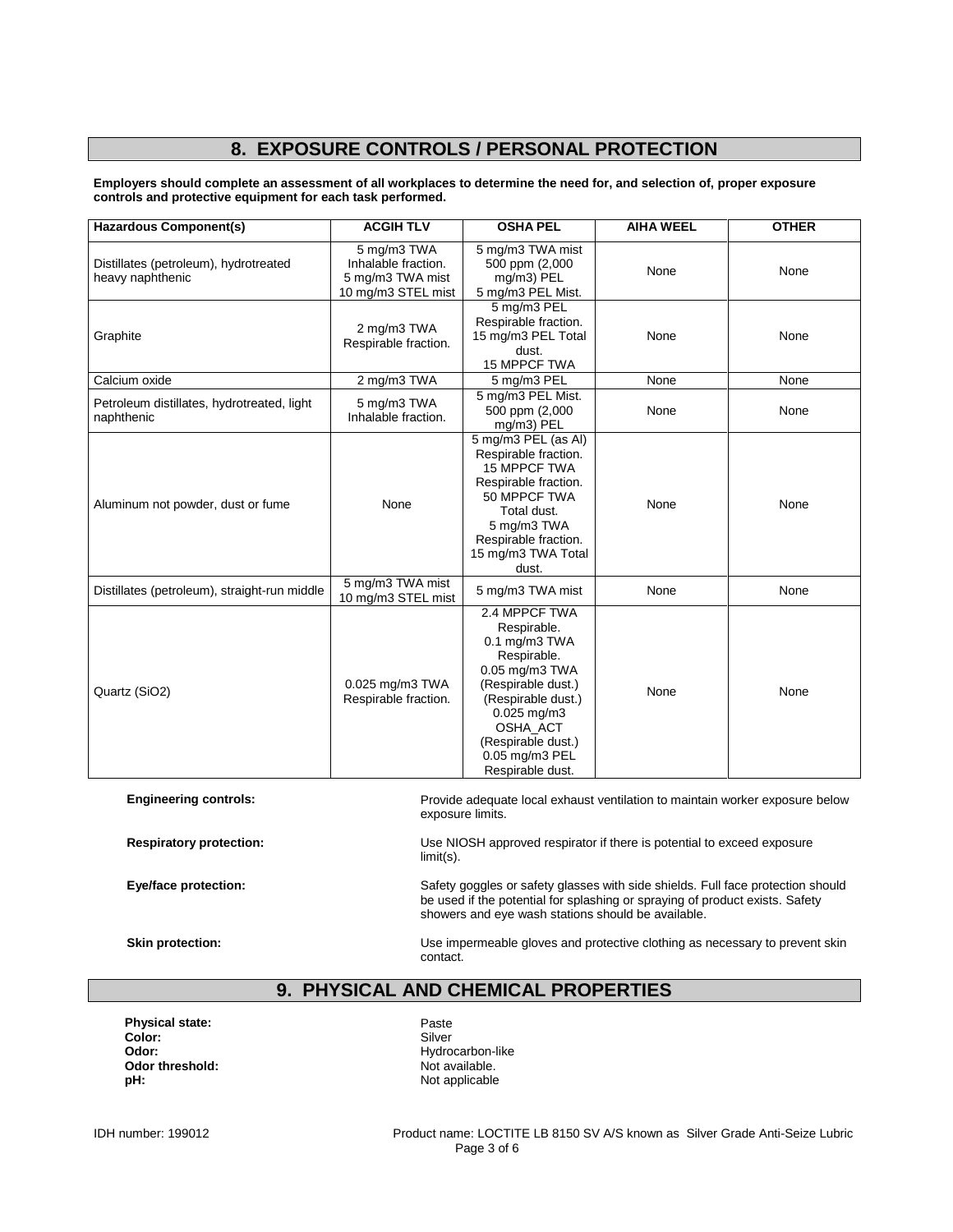| Vapor pressure:                          | $< 5$ mm hq               |
|------------------------------------------|---------------------------|
| Boiling point/range:                     | Not available.            |
| Melting point/ range:                    | Not available.            |
| Specific gravity:                        | 1.25                      |
| Vapor density:                           | Not available.            |
| Flash point:                             | $>$ 93 °C ( $>$ 199.4 °F) |
| Flammable/Explosive limits - lower:      | Not available.            |
| Flammable/Explosive limits - upper:      | Not available.            |
| Autoignition temperature:                | Not determined            |
| <b>Flammability:</b>                     | Not applicable            |
| <b>Evaporation rate:</b>                 | Not available.            |
| Solubility in water:                     | Insoluble                 |
| Partition coefficient (n-octanol/water): | Not available.            |
| <b>VOC content:</b>                      | $<$ 3 %                   |
| <b>Viscosity:</b>                        | Not available.            |
| <b>Decomposition temperature:</b>        | Not available.            |

## **10. STABILITY AND REACTIVITY**

| <b>Stability:</b>                    | Stable under normal conditions of storage and use.                |  |
|--------------------------------------|-------------------------------------------------------------------|--|
| Hazardous reactions:                 | None under normal processing.                                     |  |
| Hazardous decomposition<br>products: | Oxides of carbon. Irritating organic vapours.                     |  |
| Incompatible materials:              | Strong oxidizing agents. Acids. Water. Alkalis.                   |  |
| <b>Reactivity:</b>                   | Not available.                                                    |  |
| Conditions to avoid:                 | Keep away from heat, ignition sources and incompatible materials. |  |

# **11. TOXICOLOGICAL INFORMATION**

**Relevant routes of exposure:** Skin, Inhalation, Eyes, Ingestion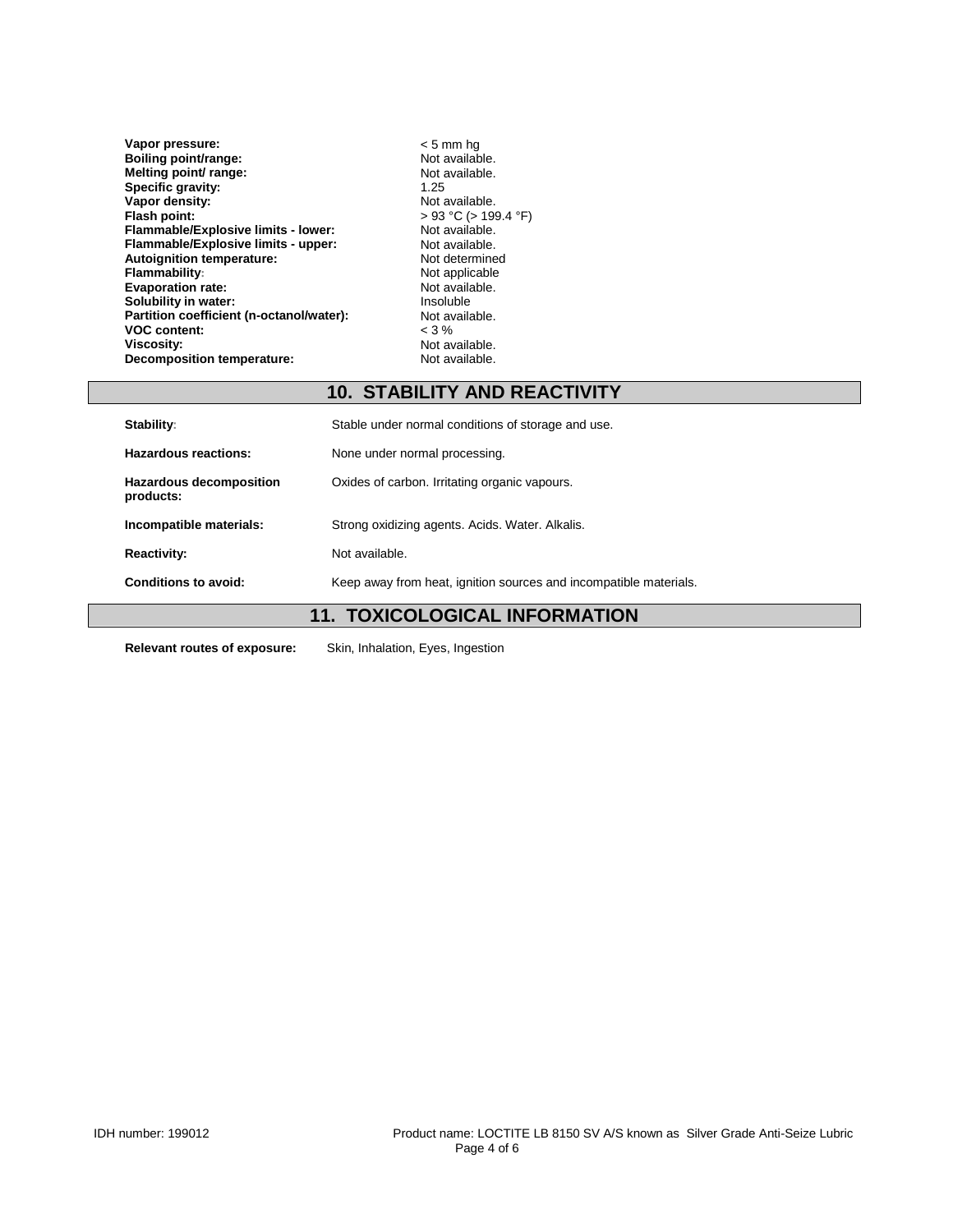#### **Potential Health Effects/Symptoms**

| Inhalation:                | May cause respiratory tract irritation. Abrasion of cured material such as by sanding or grinding<br>could release respirable particles of silica quartz, a cancer hazard by inhalation. Normal use of<br>this product causes no such release. |
|----------------------------|------------------------------------------------------------------------------------------------------------------------------------------------------------------------------------------------------------------------------------------------|
| <b>Skin contact:</b>       | Corrosive to the skin. Contact with the skin or mucous membranes may cause severe irritation<br>and burns.                                                                                                                                     |
| Eye contact:<br>Ingestion: | Causes serious eye damage.<br>Not expected under normal conditions of use. May cause gastrointestinal tract irritation if<br>swallowed.                                                                                                        |

| <b>Hazardous Component(s)</b>                             | LD50s and LC50s | Immediate and Delayed Health Effects                     |
|-----------------------------------------------------------|-----------------|----------------------------------------------------------|
| Distillates (petroleum), hydrotreated<br>heavy naphthenic | None            | Irritant                                                 |
| Graphite                                                  | None            | Luna                                                     |
| Calcium oxide                                             | None            | Irritant, Corrosive, Eyes                                |
| Petroleum distillates, hydrotreated, light<br>naphthenic  | None            | Irritant                                                 |
| Aluminum not powder, dust or fume                         | None            | Central nervous system, Irritant, Lung                   |
| Distillates (petroleum), straight-run middle              | None            | Irritant                                                 |
| Quartz (SiO2)                                             | None            | Immune system, Lung, Some evidence of<br>carcinogenicity |

| Hazardous Component(s)                                    | <b>NTP Carcinogen</b>            | <b>IARC Carcinogen</b> | <b>OSHA Carcinogen</b><br>(Specifically Regulated) |
|-----------------------------------------------------------|----------------------------------|------------------------|----------------------------------------------------|
| Distillates (petroleum), hydrotreated<br>heavy naphthenic | No                               | No                     | No.                                                |
| Graphite                                                  | No                               | No                     | No.                                                |
| Calcium oxide                                             | No                               | No                     | No.                                                |
| Petroleum distillates, hydrotreated, light<br>naphthenic  | No                               | No                     | N <sub>0</sub>                                     |
| Aluminum not powder, dust or fume                         | No                               | No                     | No.                                                |
| Distillates (petroleum), straight-run middle              | No.                              | No                     | No.                                                |
| Quartz (SiO2)                                             | Known To Be Human<br>Carcinogen. | Group 1                | Yes                                                |

## **12. ECOLOGICAL INFORMATION**

**Ecological information:** Not available.

## **13. DISPOSAL CONSIDERATIONS**

**Information provided is for unused product only.**

**Recommended method of disposal:** Follow all local, state, federal and provincial regulations for disposal.

Hazardous waste number: Not a RCRA hazardous waste.

### **14. TRANSPORT INFORMATION**

**The transport information provided in this section only applies to the material/formulation itself, and is not specific to any package/configuration.**

| Proper shipping name:     | Not regulated |
|---------------------------|---------------|
| Hazard class or division: | None          |
| Identification number:    | None          |
| Packing group:            | None          |